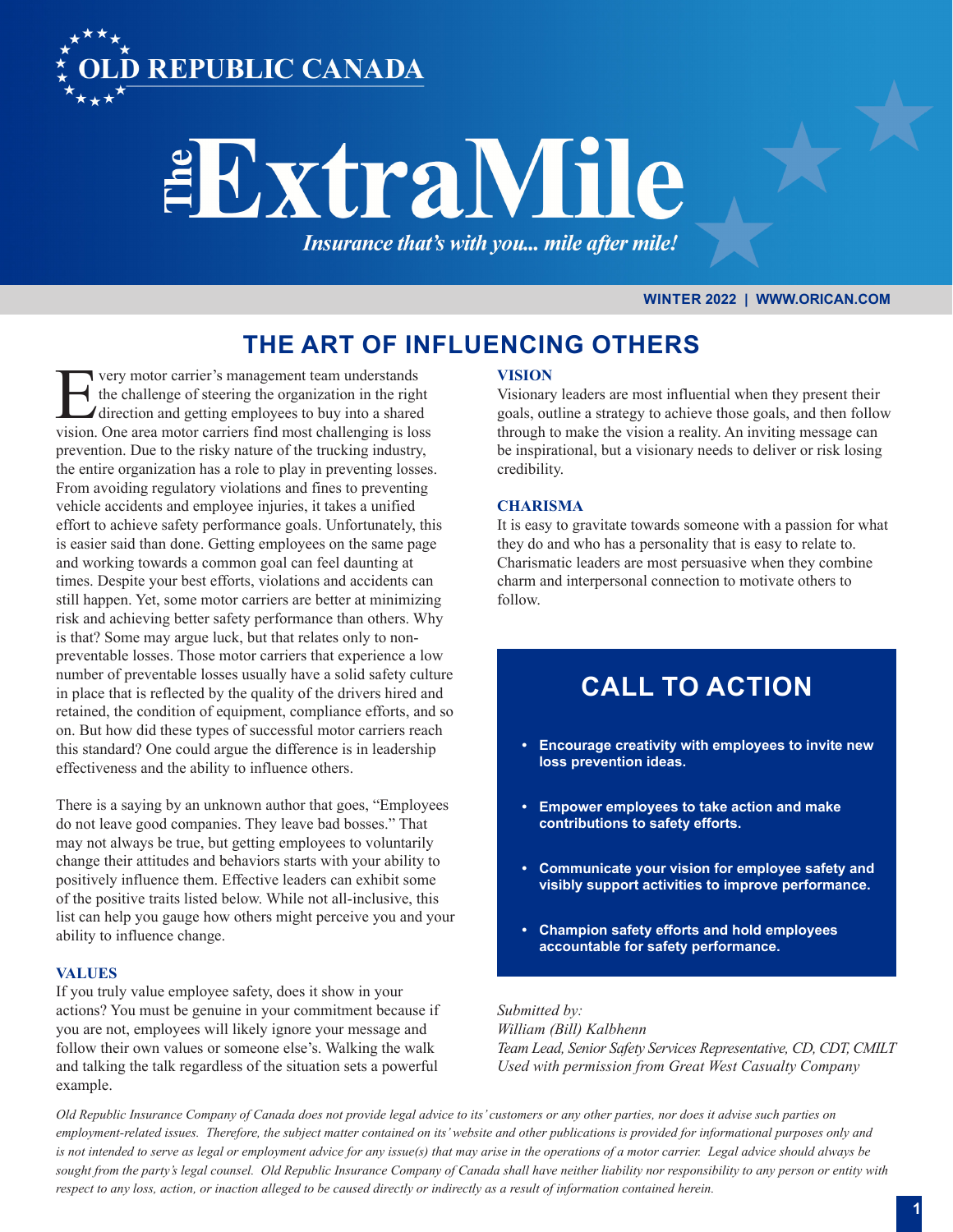# **OPERATIONAL ADVANTAGES OF VIDEO EVENT RECORDERS**

The transportation industry has seen a significant increase<br>in technological advances over the past decade. From<br>electronic logging devices and collision mitigation<br>systems to trailer tracking and driver scorecards, techno in technological advances over the past decade. From electronic logging devices and collision mitigation systems to trailer tracking and driver scorecards, technology now plays a key role in a motor carrier's risk management strategies. One device becoming more prevalent in the trucking industry is the video event recorder.

A video event recorder, which may, depending on the vendor, also be referred to as a dash camera, onboard event recorder, or event data recorder, is a small video camera mounted on the dashboard, windshield, or other optimal location inside the truck. They can be inward-facing to monitor the driver, outward-facing toward the road, or both. Depending on the brand, a video event recorder can record the seconds leading up to an event (i.e., crash) or as programmed by the motor carrier. Integrated with other fleet management software, such as an electronic logging device or the vehicle's electronic control module, a video event recorder can offer a motor carrier unique operational advantages. Here are a few examples of how to leverage this technology for the company's benefit.

#### **DRIVER COACHING**

One of the toughest jobs motor carriers have is to supervise drivers. Dash cams allow supervisors to observe a driver's performance, both good and bad, and use actual footage to coach the driver. Being able to see what the driver is seeing in order to address any mistakes, identify hazards, and praise good decisions makes driver coaching much easier. It also gives the driver instant feedback using hard data rather than assumptions. Seeing their actual mistakes, for example, is a much more effective tool for changing behavior. New drivers can benefit from seeing actual footage as well, instead of theoretical scenarios.

## **DRIVER MOTIVATION**

A study by the Federal Motor Carrier Safety Administration (FMCSA) in 2014 showed that the use of telematics and driver monitoring systems, such as video event recorders, improved driver behavior behind the wheel. As drivers are increasingly aware that they are being monitored, they are more motivated to focus on driving and not be seen engaging in unsafe behaviors, like talking or texting on the phone while driving.

#### **DRIVER EXONERATION**

With the risk of litigation threatening motor carriers—even when their trucks are not involved in a crash—dash cams are proving to be vital pieces of equipment in their defense against fraudulent claims. Dash cams, and especially trucks with multi-camera systems installed that provide a 360-degree view around the truck, can be used in incident reviews and litigation to demonstrate that a driver was not at fault, exonerating the driver involved in a crash, or exposing a scam.

# **CALL TO ACTION**

- **• Conduct a cost analysis to determine the price of installing dash cameras fleet-wide.**
- **• Evaluate current driver coaching practices for effectiveness and identify areas needing improvement.**
- **• Solicit feedback from the operations team, including drivers, on the use of dash cameras.**

*Submitted by: Belinda Edison, CDS Safety Services Representative Used with permission from Great West Casualty Company*

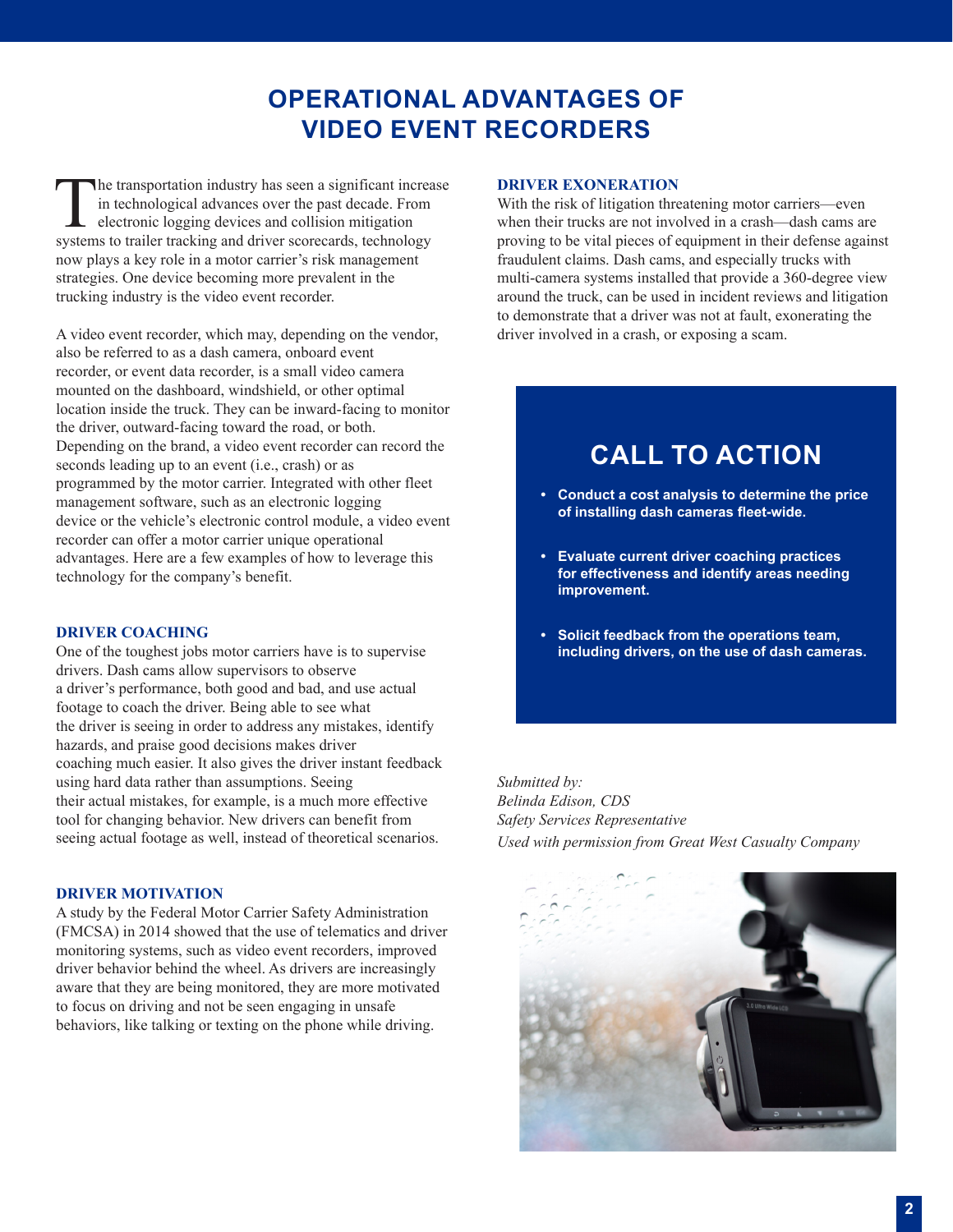# **COACH MORE AND TALK LESS**

The very company faces the challenge of employee turnover.<br>
In the transportation industry, driver retention is one<br>
of the top challenges motor carriers face due in large<br>
nart to an aging workforce and fewer new drivers In the transportation industry, driver retention is one I of the top challenges motor carriers face due in large part to an aging workforce and fewer new drivers entering the profession. But do not lose sight of the fact that you cannot afford to lose other workers as well. As of the time of this writing, the COVID-19 pandemic has employers struggling to adjust to an ever-changing job market. It is a job seekers' market, but motor carriers have been dealing with this reality since the driver shortage began. Still, no one wants to lose good people, especially a quality driver. One way to avoid this and improve employee retention is by building relationships through coaching.

How is coaching employees different from managing employees? "Traditionally, managing has been defined as a directive and authoritative role to oversee and drive employees toward a specific outcome…While coaching has the same objective as managing, the approach is more focused on helping individual employees develop their own critical thinking skills through learning."1 In other words, by coaching more and telling less, you give employees an opportunity for personal growth, to hone their problem solving skills, and use their greatest resources: their brains.

Coaching also shows you want to see employees succeed. If employees know you are investing in their success, that builds loyalty, and loyalty may prove the deciding factor when an employee is confronted with another job opportunity. Remember, humans are wired to be social, and in this time of social distancing and social media, taking the time to coach an employee rather than telling him or her what to do and how to do it can have a profound impact on your employee's morale and willingness to stay with the company. As a coach, your greatest asset is the ability to listen. Here are three tips to improving your listening skills:

#### **STOP TALKING**

Do not interrupt employees while they are expressing their ideas for a solution. Also, do not try to fill a pause in the conversation while the other person is thinking. Give the person time to gather his or her thoughts.

#### **ASK QUESTIONS**

After the employee is done speaking, ask questions to clarify your understanding or to help that person think through his or her thoughts more. Try open-ended questions instead of closedended questions.

## **MINIMIZE DISTRACTIONS**

Do not allow distractions to interfere in the conversation or interrupt the other person's train of thought. Avoid distractions like checking your phone to show the other person he or she has your attention.

# **CALL TO ACTION**

- **• Conduct coaching training for all personnel who supervise or mentor employees.**
- **• Practice not interrupting other people while having a conversation.**
- **• Put away your cell phone and avoid other distractions while communicating with others.**
- **• Create three open-ended questions you can use while practicing your listening skills.**

Note: These lists are not intended to be all-inclusive.

*Submitted by:* 

*Rajdeep Singh, CRM, CDS, CDT Senior Safety Representative Used with permission from Great West Casualty Company*



<sup>1</sup> *Bolsu, R. Coaching vs Managing. Retrieved from: https:// www.cultureamp.com/blog/coaching-vs-managing-5-key-tactics-for-managers*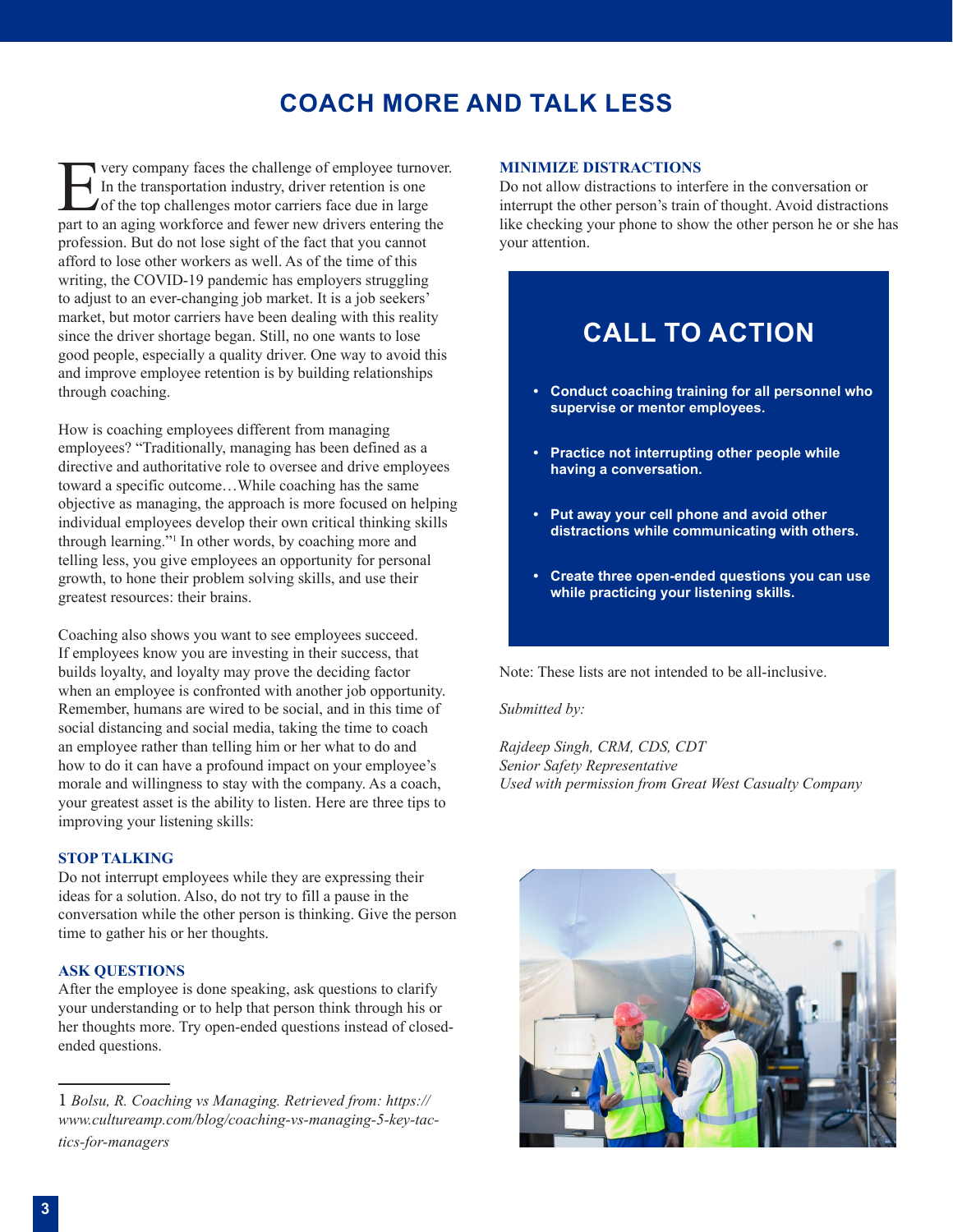# **EMERGENCY PREPAREDNESS: IS YOUR COMPANY READY?**

No motor carrier ever wants to be involved in a vehicle-<br>related incident, or be pulled into a fraudulent claim,<br>but due to the high-risk nature of the transportation<br>industry and our current litioious environment both can related incident, or be pulled into a fraudulent claim, but due to the high-risk nature of the transportation industry and our current litigious environment, both can happen. If you disagree, consider a recent study by the National Highway Traffic Safety Administration (NHTSA). In 2020, vehicle miles traveled decreased about 13.2%, but the fatality rate per million miles increased 23% compared to 2019. The NHTSA study also found the following:

- Occupant ejections were up 20%;
- Crashes on urban interstates were up 15%;
- Speeding-related crashes were up 11%;
- Rollover crashes were up 9%; and
- Police-reported alcohol involvement crashes were up 9%.

Even if your drivers are doing everything right to try to prevent a crash, other drivers could hit your truck accidentally or intentionally stage a crash. There are even groups who are never involved in a crash, but target motor carriers with the intent to file a fraudulent claim. The statistics above show that catastrophic losses involving all motor vehicles are on the rise; the increase points to a higher risk of a large dollar loss or nuclear verdict. That is why vehicle accident occurs.

One way to get organized is to develop an emergency action plan (EAP). An EAP is a company-specific set of procedures to help guide personnel step by step through an emergency situation. From vehicle accidents to natural disasters, having written procedures in place helps ensure a timely and organized response in an otherwise chaotic period. A quick response using an EAP can also help mitigate the severity of any potential losses. With this in mind, here are a few additional topics to consider adding to your EAP.

## **BUILDING EVACUATION PLAN**

In the event of a fire or other emergency that could necessitate evacuating the building, having a plan to ensure an orderly exit and accounting of all personnel is essential. This plan can also specify emergency contacts, egress routes, and who in the company is authorized to fight fires and in which circumstances.

## **CLAIM REPORTING**

Establish a procedure to ensure all vehicle incidents and work-related injuries are reported to your insurance company immediately. This allows claim adjusters to respond, investigate, and work to settle the claim in a timely manner.

## **BUSINESS CONTINUITY**

The COVID-19 pandemic forced business owners to adapt and overcome to an unprecedented disruption of services. Learning from this experience, motor carriers should have a plan to keep the business operating with limited disruption, including information technology disaster recovery.

# **CALL TO ACTION**

- **• Develop and implement an EAP.**
- **• Ensure all claims are reported within 24 hours of the incident.**
- **• Create a building evacuation plan.**
- **• Practice executing emergency procedures.**

Note: These lists are not intended to be all-inclusive.

*Submitted by: Denise Denison, CDS Safety Services Representative Used with permission from Great West Casualty Company*